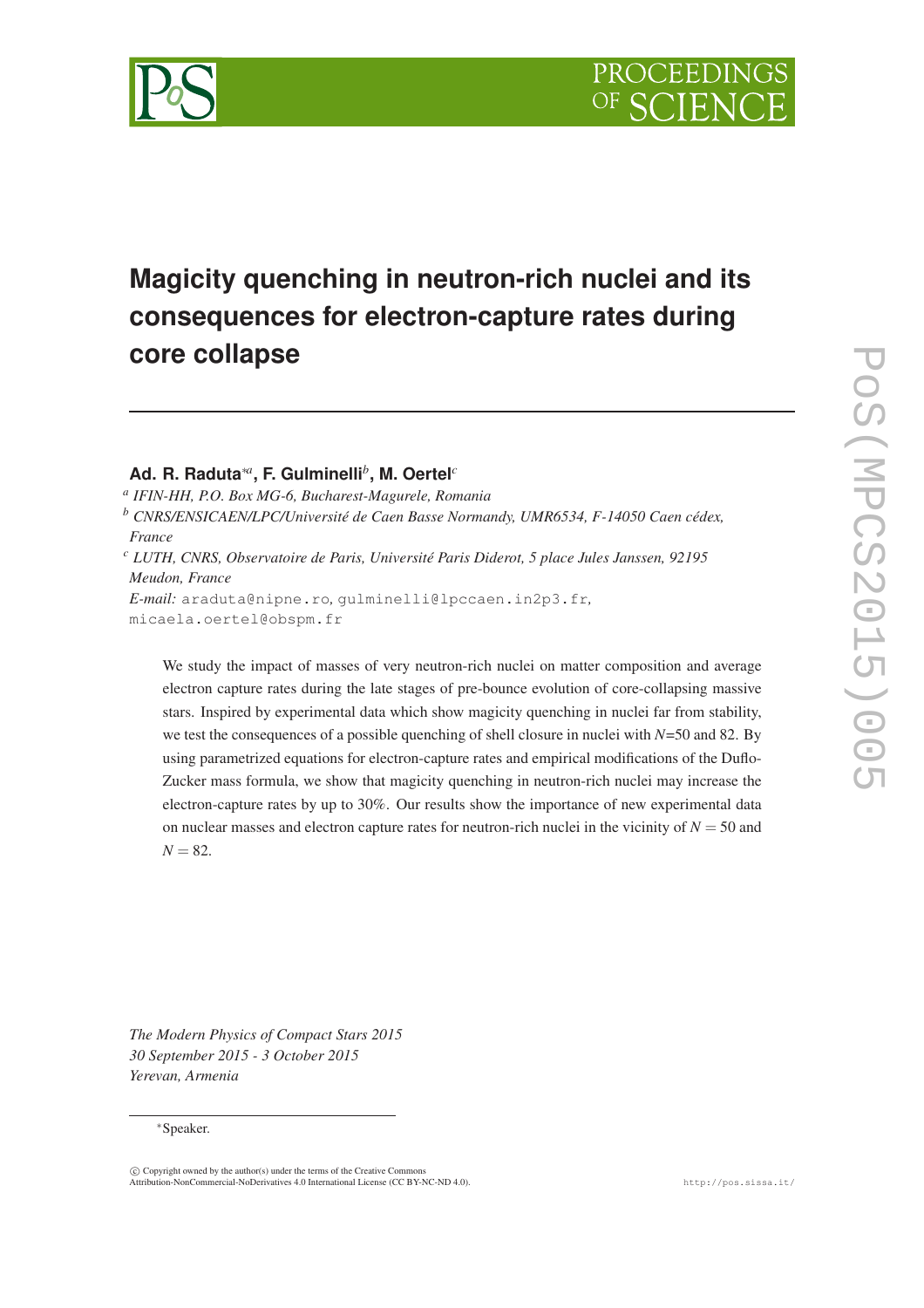# 1. Introduction

Nuclear physics is recognized to be an essential ingredient in astrophysics. The situation is very challenging as very often data away from nuclear matter saturation density,  $n_0 \approx 0.16$  $\text{fm}^{-3} = 2 \cdot 10^{14} \text{ g/cm}^3$ , and isospin symmetry is required. This is in particular the case of neutron stars whose maximum mass is determined by exotic particle degrees of freedom and interaction potentials at several times  $n_0$  and whose radii chiefly depend on the isovector properties of the equation of state (EoS).

Weak interaction rates are known to play a role in many processes like late stages of massive star evolution, thermonuclear and core-collapse (CC) supernovae, nucleosynthesis and energy generation in X-ray bursts, accreting neutron star crusts and neutron star mergers. A recent publication [1] has extensively investigated the impact of electron capture (EC) rates on core-collapse and early post-bounce phases of core-collapse supernovae. By systematically modifying the EC rates within the present experimental uncertainties, Sullivan et al. [1] have shown that the results are more sensitive to weak interaction rates than to the progenitor model or the EoS. In particular, EC rates are found to modify by  $+16/4\%$  the mass of the inner core at the time of shock formation and by  $\pm 20\%$  the peak of electron neutrino -luminosity during the deleptonization burst.

During core-collapse, thermodynamical conditions cover a very large range [2]. Typically, baryonic number density  $n_B$  ranges from  $10^{-10}$  to  $10^1$  fm<sup>-3</sup>, and the temperature 100 keV  $\lt T$   $\lt$ 100 MeV. The proton fraction  $0 < Y_p < 0.7$ , i.e. very neutron-rich states are populated. A genuine question is therefore to which extend limited nuclear physics data away from stability affects the astrophysical evolution of massive stars.

This is exactly the topic we aim to address in our contribution. More specifically, we shall investigate the sensitivity of average EC rates on nuclear masses and magicity quenching of neutron rich nuclei far from stability.

# 2. Sub-saturated nuclear matter at finite temperature

Pioneering models [3, 4] for core-collapse supernovae matter are generalizations of zerotemperature models. Relying on the single nucleus approximation (SNA), they consider that subsaturated nuclear matter is composed of a unique representative heavy nucleus, a gas of unbound self-interacting nucleons and a gas of  $\alpha$ -particles generically accounting for light clusters. These models, publicly available, have been widely used in astrophysical simulations. Though, the use of a unique heavy cluster is expected to affect the EoS properties and, even more, the weak interaction rates.

Quite recently a number of N(uclear) S(tatistical) E(quilibrium) models has been proposed as alternative to model finite-temperature nuclear matter at sub-saturation densities [5, 6, 7, 8, 9, 10, 11]. All these models depict nuclear matter as a mixture of light and heavy nuclei treated as an ideal gas and a uniform distribution of self-interacting nucleons. The basic ingredient which links the multiplicity per unit volume of a cluster defined by its mass *A* and atomic *Z* numbers to the single particle partition function is the nuclear physics counter part of the Saha equations.

The importance of including the whole distribution of heavy and light clusters was investigated in Ref. [12] performing spherically symmetric core-collapse supernova simulations based on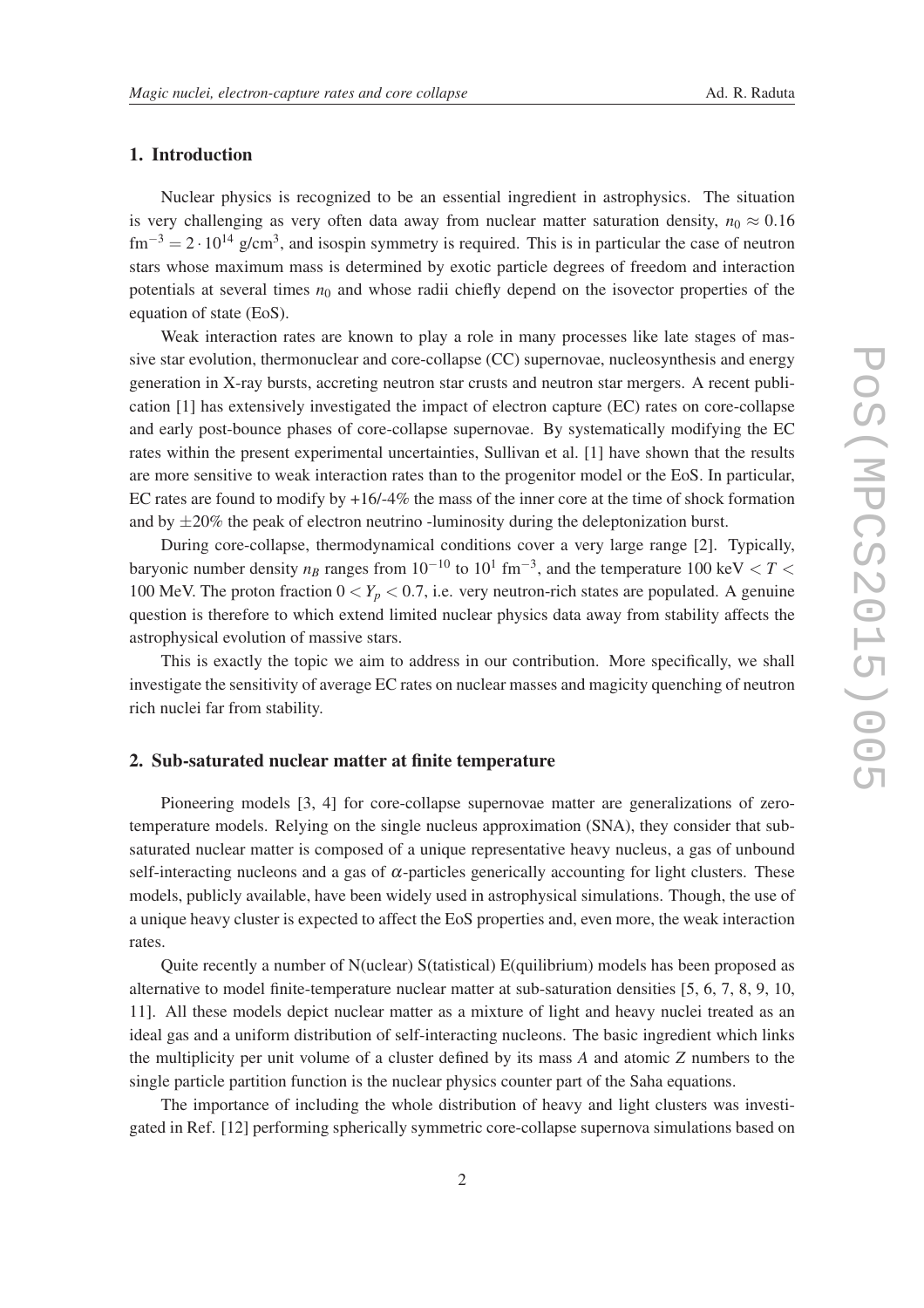general relativistic radiation hydrodynamics and three-flavor Boltzmann neutrino treatment. NSE EoS were used along with SNA ones, based on the same nuclear interaction. Systematic comparison of various thermodynamical and dynamical observables at different moments and distances from the star center shows that the treatment of in-homogeneous nuclear matter is as important as the nuclear interactions for supernova dynamics and the neutrino signal. The study is nevertheless incomplete as individual reaction rates were replaced, in the spirit of SNA, by a single rate on the most probable cluster, using the simplified Bruenn parametrization [13].

Predictions of various NSE models are confronted in Ref. [14] along different constant-*Y<sup>p</sup>* and constant- $n<sub>B</sub>$  trajectories as a function of temperature. The authors show that practical choices done for the fragment definition, the properties of the gas of unbound nucleons and their interaction leave a trace on the chemical composition.

In order to test the validity of a specific NSE approach, an important requirement which should be fulfilled is the convergence of the distribution at low temperatures, towards the most probable cluster as predicted by the SNA approach. Ref. [11] addresses this issue. It is shown that the mean-field-inspired definition of nuclear clusters as systems composed of bound clusters (erepresentation) [15], obtained by subtracting the contribution of unbound nucleons from the total number of particles populating the Wigner-Seitz cell, guarantees by construction the convergence of the two approaches. With increasing temperature, the deviation between NSE and SNA increases and, quite remarkably, the average NSE cluster is closer to the unique SNA cluster than the most probable NSE cluster.

The results presented in this talk have been obtained within the extended NSE model of Ref. [11]. In the grandcanonical ensemble, the multiplicity per unit volume of a cluster of mass and atomic numbers (*A*, *Z*) writes,

$$
\langle n(A,Z)\rangle_{\beta,\mu_B,\mu_3} = \omega_{\beta\mu_B\mu_3}(A,Z) = \exp\left[-\beta\left(F_\beta^e(A,\delta,\rho_g,y_g,\rho_p) - \mu_B A_e - \mu_3 I_e\right)\right],\tag{2.1}
$$

where  $F^e_{\beta}(A, Z)$  is the free energy of the  $(A, Z)$ -nucleus in e-representation,

$$
F_{\beta}^{e}(i) = E^{e} - T \ln V - T \ln c_{\beta} - \frac{3}{2} T \ln A_{e},
$$
\n(2.2)

expressed in terms of energy, mass and charge numbers in e-coordinates,  $E^e(A, Z, \rho_g, \rho_p) = E^{vac} \varepsilon_{g}A/\rho_{0} + \delta E_{Coulomb}$ ,  $A_{e} = A(1-\rho_{g}/\rho_{0})$ ,  $Z_{e} = Z(1-\rho_{pg}/\rho_{0p})$  [15].  $c_{\beta} = g_{\beta}(mT/(2\pi\hbar^{2}))^{3/2}$ comes from the integration over kinetic degrees of freedom and  $g_\beta(A, \delta, \rho_g, \rho_{gp}) = \sum_{E^*} \exp(-\beta E^*) =$  $\int_0^{< S>} dE^* \rho_{A,\delta}(E^*) \exp(-\beta E^*)$  stands for the sum of the contributions of all excited states up to the average separation energy of a neutron(proton),  $\langle S \rangle = \min(\langle Sn \rangle, \langle Sp \rangle)$ . In the above equations *m* stands for the nucleon mass, *V* for the volume and  $T = 1/\beta$  for the temperature.  $\rho_g$ ,  $\rho_{pg}$  and  $\varepsilon_g$ correspond to the unbound nucleon gas total and proton density and energy density. For the applications considered here, the non-relativistic mean-field approach will be employed and the SLY4 [16] effective interaction will be used.  $E^{vac}$  denotes the cluster energy in vacuum and  $\delta E_{Coulomb}$  is the Coulomb modification due to electron screening.  $\rho_0$  represents the saturation density of asymmetric nuclear matter with bulk isospin asymmetry  $\delta$ , different from the global isospin asymmetry of the cluster  $(1-2Z/A)$ .  $\rho_{pg}$  corresponds to the proton density at  $\rho_0$ ,  $\rho_{pg} = \rho_0(1-\delta)/2$ . For more details, see Ref. [11].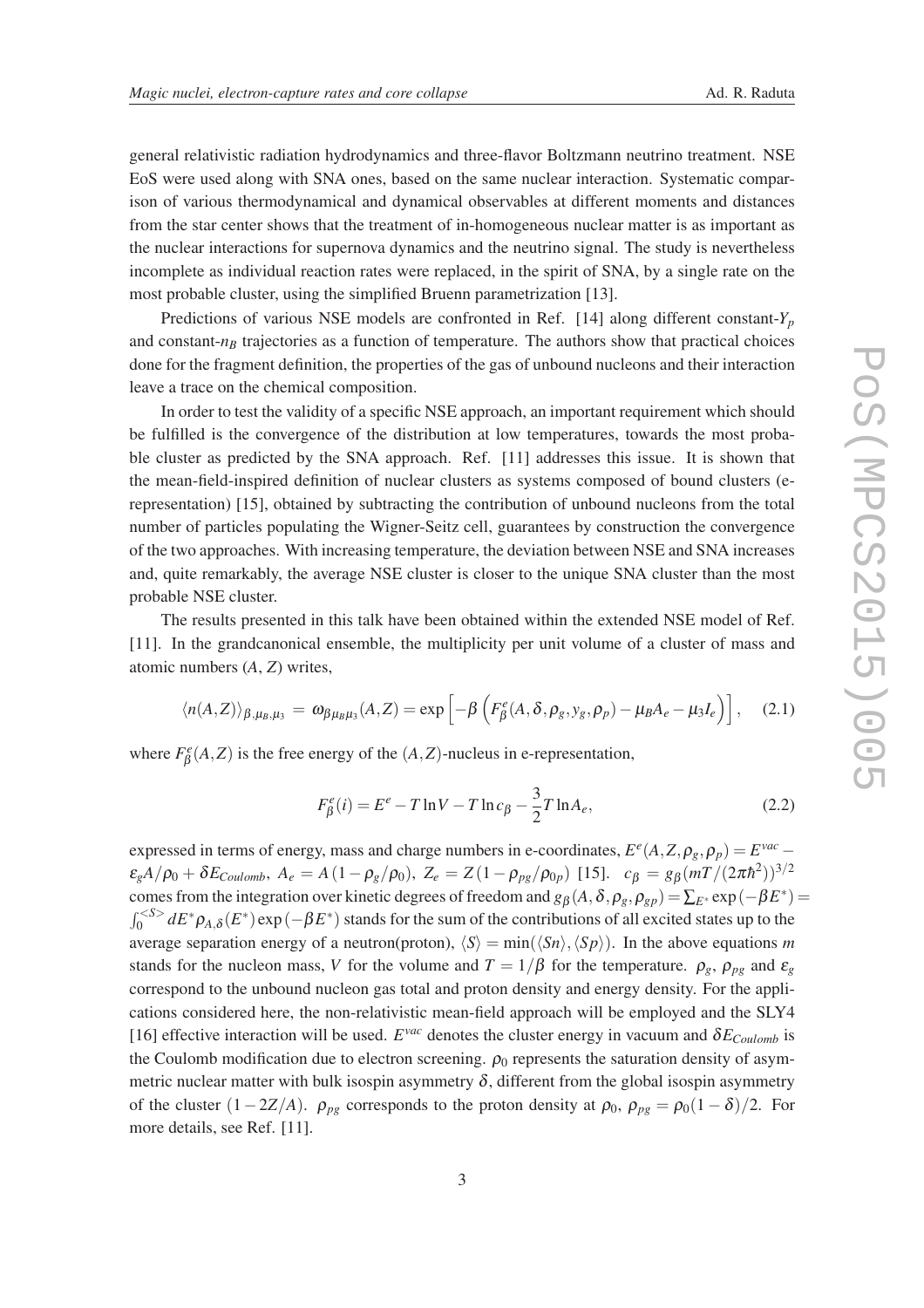As one may see in eq.  $(2.1)$ , the average multiplicity per unit volume of a cluster  $(A,Z)$ depends on nuclear structure data via the nuclear mass and level density. In order to be as realistic as possible, experimental masses [17] are used whenever data exist. When experimental data are missing, predictions of phenomenological (FRDM [18], DZ10 [19]) or microscopic (BsK22 [20]) mass models can be used. Predictions exist, by definition, up to the drip-lines. As shown in Ref. [21], bulk and surface in-medium modifications of cluster energetics are such that, when embedded in a nucleon gas, nuclear ground states might be very different from the ground states in vacuum. To account for exotic nuclei beyond the drip lines, mass tables have been supplemented by a SLY4 compatible liquid drop model parametrization from Ref. [22]. Though, we stress that under the thermodynamical conditions explored in this work these nuclei are not populated with significant abundances.

Level densities are implemented according to Ref. [23] which offers parametrizations based on the most comprehensive set of experimental data available so far in the literature.

#### 3. Electron capture rates

Aiming to highlight the role of nuclear masses far from stability in CC, we shall consider the EC rates as known and fixed quantities. Probably the best way to account for the available theoretical uncertainties in weak interaction rates is the one employed in Ref. [1]. That is, to use all existing data tables ranked according to the reliability and supplement the missing information by analytic formula fitted on microscopic data. To avoid spurious effects due to interpolation between table grid points and mismatch between table data and analytic formula, we opt for employing an analytic expression for all nuclear species and thermodynamical conditions. As in Ref. [1], we use the expression proposed by Langanke et al [24],

$$
\lambda_{EC} = \frac{\ln 2 \cdot \mathscr{B}}{K} \left( \frac{T}{m_e c^2} \right)^5 \left[ F_4(\eta) - 2\chi F_3(\eta) + \chi^2 F_2(\eta) \right],\tag{3.1}
$$

hereafter referred to as L03.  $\eta = (Q - \Delta E + \mu_e)/T$ , *T* represents the temperature and  $m_e$  and  $\mu_e$ denote the electron rest mass and chemical potential, respectively.  $F_i(\eta)$  denotes the relativistic Fermi integral,  $F_i(\eta) = \int_0^\infty dx x^k/(1 + \exp(x - \eta))$ . L03 corresponds to the threshold case of the pioneering equation proposed by Fowler, Fuller and Newman [25], where the structure factor log <  $ft$  > was replaced by the ratio between the typical Gamow-Teller plus forbidden matrix element  $\mathscr B$ and the constant  $K=6146$  s. In addition, the influence of excited states in the parent and daughter nuclei is approximately accounted for by a constant shift  $\Delta E = E_f - E_i$ . The values of  $\mathcal{B}$ =4.6 MeV and ∆*E*=2.5 MeV used in this work are those proposed in Ref. [24]. They have been obtained by fitting large scale shell model calculations.

Fig. 1 investigates the performances of eq. (3.1) by confronting its predictions with those of different shell model [26, 27, 28], empiric [29] and QRPA [30] calculations for two arbitrarily chosen thermodynamical conditions as mentioned on the two panels. Different nuclei are represented by their *Q*-value for electron capture. At low temperatures and electron densities, structure effects are very important:  $\log \lambda_{EC}(Q)$  covers a huge domain and important scattering exists between neighboring-*Q* nuclei. Though different, the predictions of the four considered models show the same pattern and, on the figure scale, close values. At high temperatures and electron densities,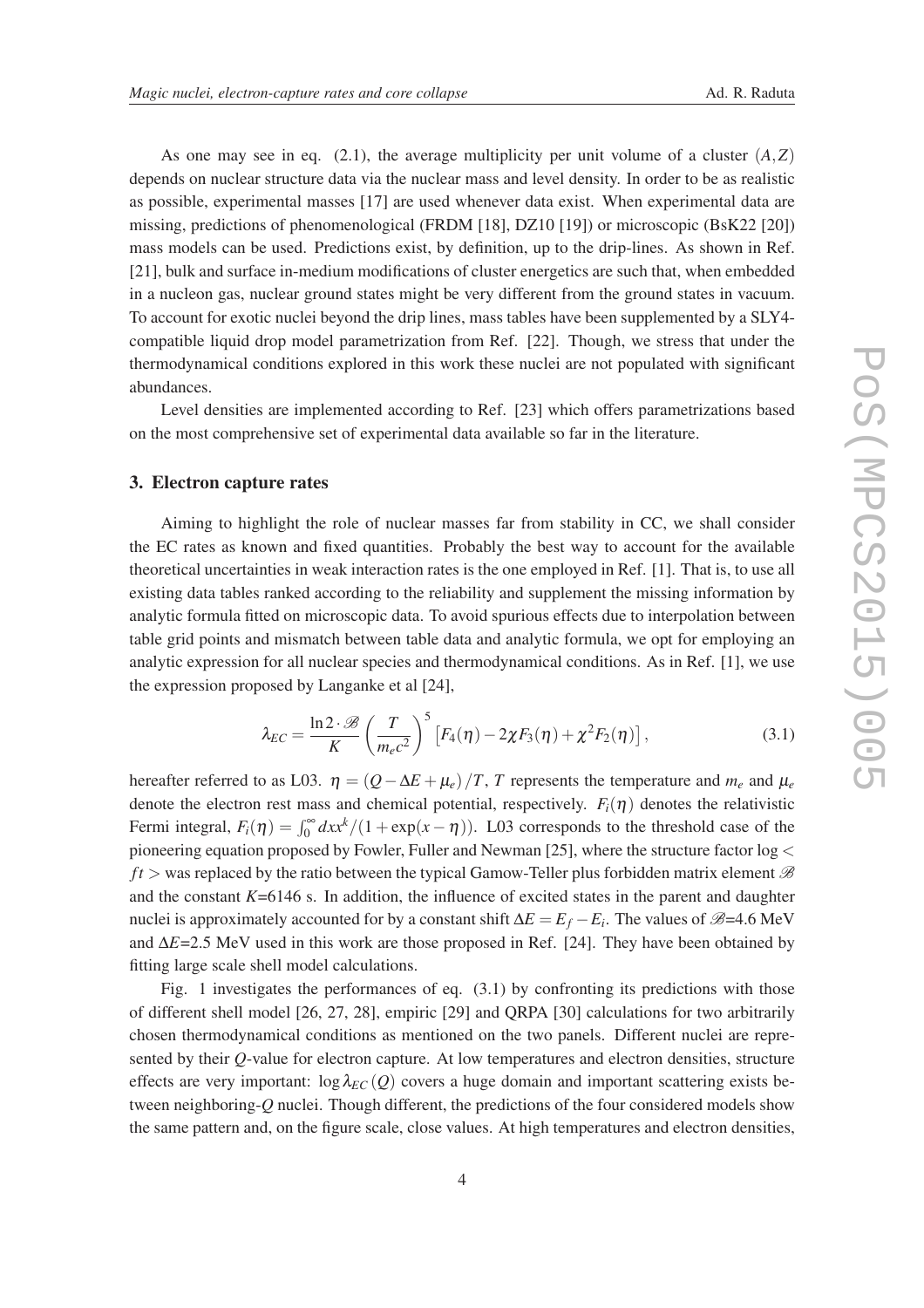



Figure 1: Electron capture rates: comparison between predictions of Eq. L03 and values of tables from Refs. [26]  $(17 \le A \le 39)$ , [27, 28]  $(45 \le A \le 65)$ , [29]  $(65 \le A \le 80)$  and [30]  $(18 \le A \le 100)$  for T=0.17 MeV and  $n_e = 10$  g/cm<sup>3</sup> (left panel) and, respectively, T=2.59 MeV and  $n_e = 10^6$  g/cm<sup>3</sup> (right panel).

structure effects are washed out:  $\log \lambda_{EC}(Q)$  covers a much smaller domain and dispersion between neighboring-*Q* nuclei is reduced. As mentioned in Ref. [24], the scattering of microscopic rates is an indication that several states with different transition strengths contribute to the same process. When the electron chemical potential is large enough such that EC becomes independent of the nuclear strength distribution, individual state structure is less important. Concerning the different models, we note that those of Refs. [26, 27, 28, 29] are in fair agreement while the QRPA calculations of Ref. [30] lead to systematically higher rates at high temperatures and electron densities. This behavior of QRPA rates has been discussed in Ref. [1], too. At high temperatures and electron densities, L03 is able to describe well the values of EC rates of Ref. [26, 27, 28, 29] even if deviations are obtained at low values of temperature and electron density. The over-estimations at positive *Q*-values are due to the truncated form of L03 with respect to the more general expression of Ref. [25]. We do not expect this to be a serious problem, since most of the nuclei produced during core collapse have negative *Q*-values. The underestimation at negative *Q*-values can be attributed to the constant values of  $\mathscr{B}$  and  $\Delta E$ .

#### 4. Core-collapse trajectories

To illustrate the consequences of experimentally unconstrained masses of neutron-rich nuclei, two core collapse trajectories are considered. They correspond to the pre-bounce evolution of the central element of two progenitors with zero age main sequence masses equal to  $15M_{\odot}$  and, respectively,  $25M_{\odot}$  as reported in Ref. [31].

Fig. 2 displays the temperature and electron fraction evolution as a function of time translated into baryonic number density. Upon collapsing, the central element becomes hotter and more neutron-rich. The  $T(n)$  and  $Y_e(n)$  patterns are the same for the two progenitors but the exact values are different. The more massive progenitor leads to higher temperatures and larger isospin asymmetries. The vertical bar on the *Ye*-axis marks the domain where information on nuclear masses starts to be incomplete.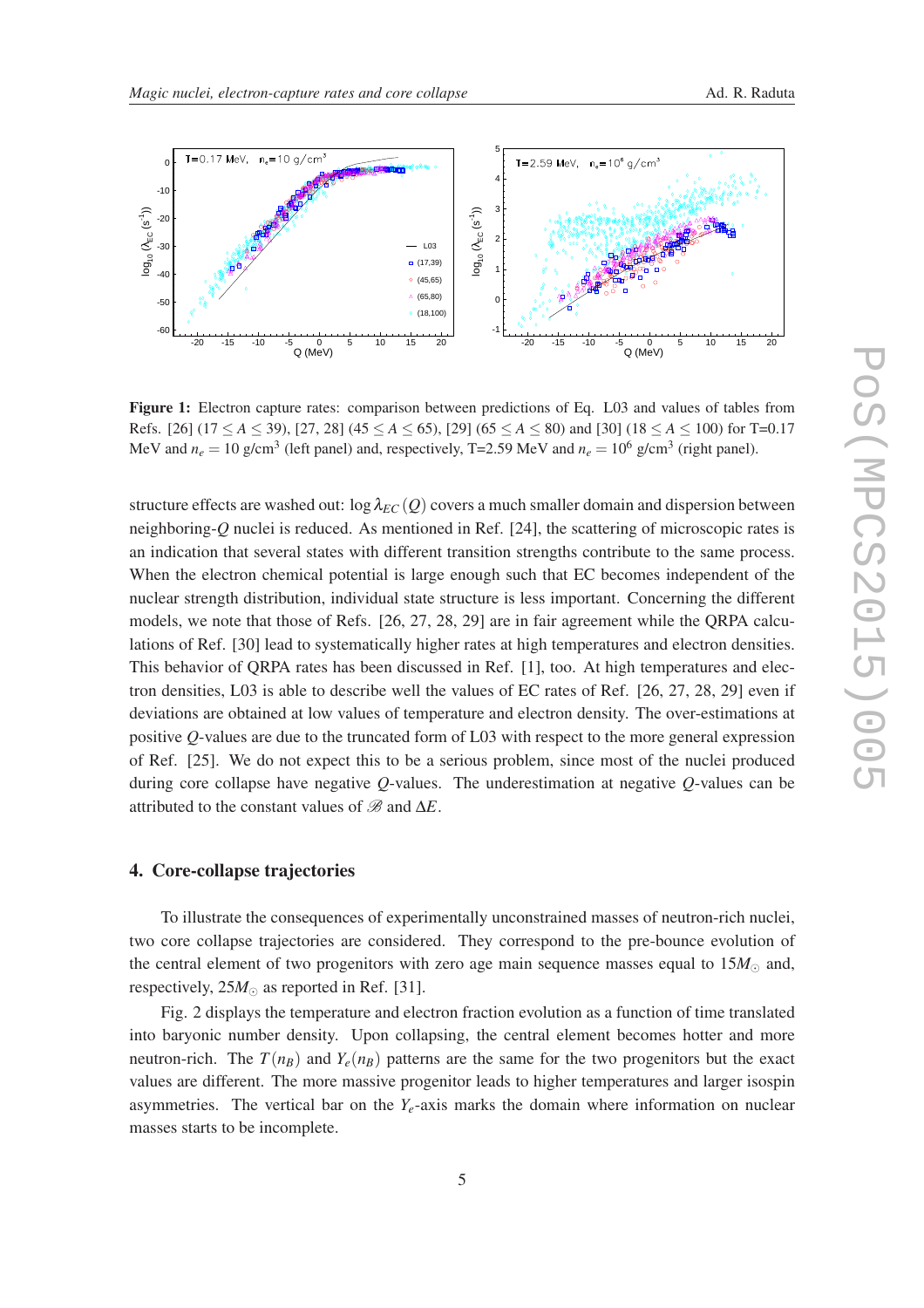

Figure 2: Thermodynamic conditions  $(T, n_B, Y_e)$  spanned by the central element of two core-collapsing stars with  $15M_{\odot}$  and, respectively,  $25M_{\odot}$  as reported in Ref. [31]. Figure taken from Ref. [32].

#### 5. Chemical composition

NSE cluster distributions obtained by using experimental masses supplemented with predictions of the DZ10-model [19] and the SLY4-LDM parametrization [22] show wide and complex shapes continuously evolving with *T*,  $n<sub>B</sub>$  and  $Y<sub>e</sub>$ . Fig. 3 gives a first glimpse of fragment composition as a function of baryonic number density along the two trajectories in terms of mass fractions of unbound nucleons, light and heavy clusters. The two latter categories are arbitrarily defined with respect to  $A = 20$ , where most of the bi- or multi-peaked mass distributions show a gap. One may see that heavy nuclei are dominant at any moment of the evolution though their importance decreases as the temperature increases. The mass fraction of unbound nucleons shows an overall increase with  $n<sub>B</sub>$ . The mass fraction of light clusters shows a non-monotonic behavior and the strongest dependence on the progenitor mass. This non-monotonic evolution is the subtle consequence of the interplay between  $T$  and  $n<sub>B</sub>$  which acts in opposite directions.

A deeper insight on chemical composition is given in Fig. 4. Each panel presents the *N* and *Z* numbers of the most probable and average heavy cluster. Vertical error bars correspond to the statistical dispersion of the distributions. Chemical composition of the central element of the 15*M*<sup>⊙</sup> progenitor is displayed on the left hand side while the one of the 25*M*<sup>⊙</sup> progenitor is shown on the right hand side. We may see that while the average proton number of heavy clusters is almost constant, the average neutron number increases monotonically with time. This is obviously due to the overall neutron-enrichment of stellar matter during collapse. The vertical bars show that, in addition to the average values, also the width of the *N*-distribution increases. By comparing the most probable with the average *N* and *Z* numbers, we note that they are never the same. This means that the distributions are not only broad, but also asymmetric. It is worthwhile to note that very often the most probable *N* value is a magic number, 28 or 50. The occurrence of *N*-magic numbers in different astrophysical sites has already been noted in the literature. In this context it due to the persistence of the stability valley magic numbers in neutron rich nuclei, according to DZ10 [19].

Indeed, Fig. 5 - that illustrates the two-neutron separation energy as a function of *N*-number along different isotopic chains copiously produced under the considered conditions - shows that gaps around  $N = 50$  and  $N = 82$  continue to be important in DZ10 even for extremely neutron-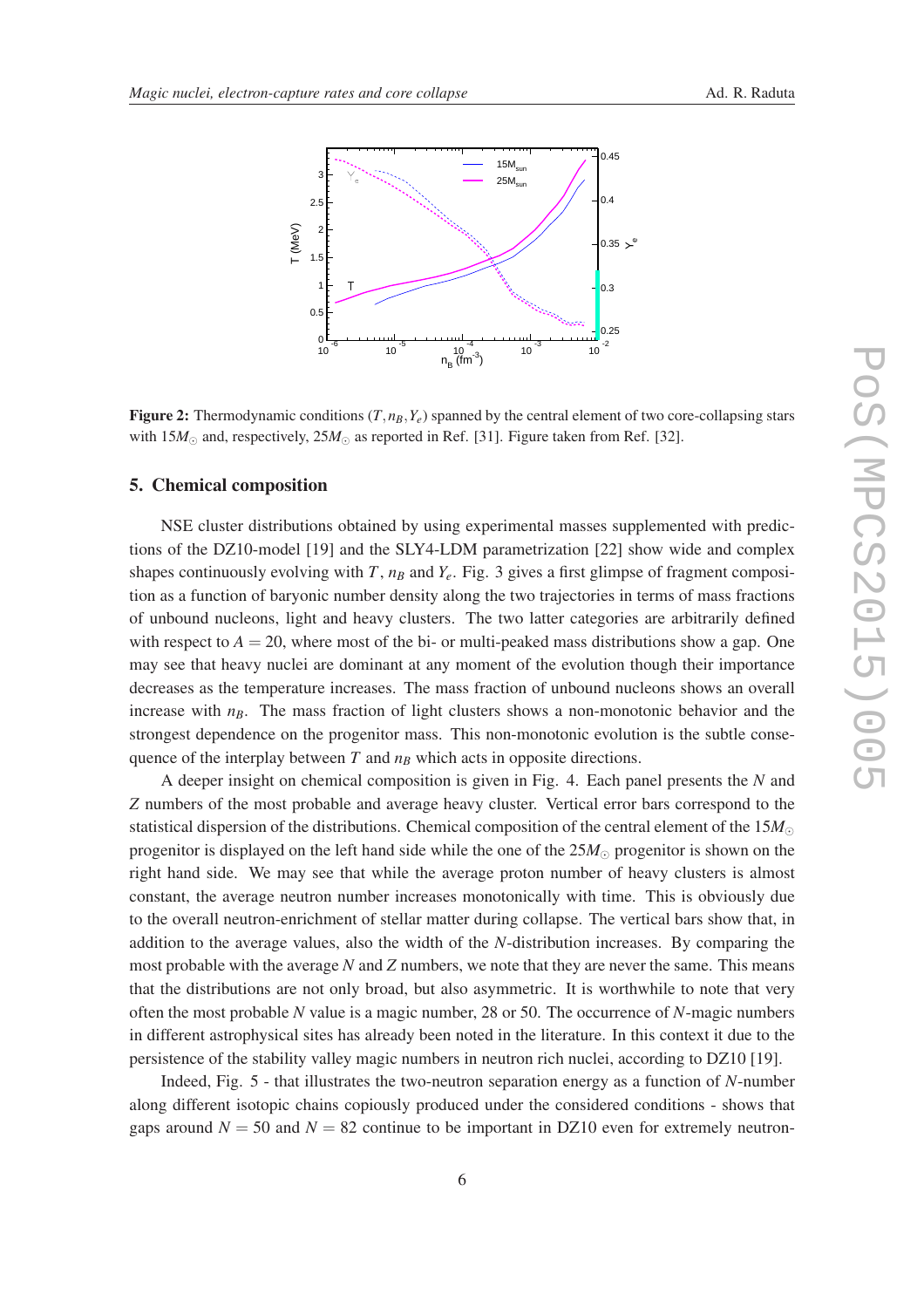

**Figure 3:** Mass fractions of free nucleons, light  $(2 < A < 20)$  and heavy  $(A > 20)$  clusters obtained for the central element of the core-collapse with a  $15M_{\odot}$  (thin blue lines) and a  $25M_{\odot}$  (thick magenta lines) progenitor [31]. The temporal evolution is labeled via the baryon number density as in the previous figure. The color legend is the same as in the previous figure. Figure taken from Ref. [32].



Figure 4: Average (solid symbols) and most probable (open symbols) proton and neutron numbers of heavy  $(A \ge 20)$  nuclei produced in the central element of the 15*M*<sub>⊙</sub> and 25*M*<sub>⊙</sub> progenitors [31] during collapse as a function of baryonic density. The vertical bars correspond to the standard deviation of the distribution. For better readability, *N* and *Z* data have been slightly displaced in density. Figure taken from Ref. [32].

rich nuclei. At variance with this, the microscopic model BsK22 [20] manifests some magicity quenching for *N*=50. The situation is less clear for *N*=82 but, still, one can assume that magicity quenching can, in principle, occur here as well. Recent experimental data [33, 34] corresponding to  $N = 20$  magic number show that magicity quenching in neutron rich nuclei is to be expected. Indeed, while a huge gap is obtained for decreasing proton number up to  $34\text{Si}$ , no gap is found for the even-even isotope  $32\text{Mg}$ . This effect is due to both modification of single-particle energies far from stability and, more importantly, correlations which go beyond the single-particle shell model picture. Magicity quenching implies that very neutron-rich nuclei around  $N = 28,50,82$ will be less bound than if magicity survives. Eq.  $(2.1)$  shows that the multiplicity of a certain species depends, among other quantities, on its binding energy. As such, magicity quenching will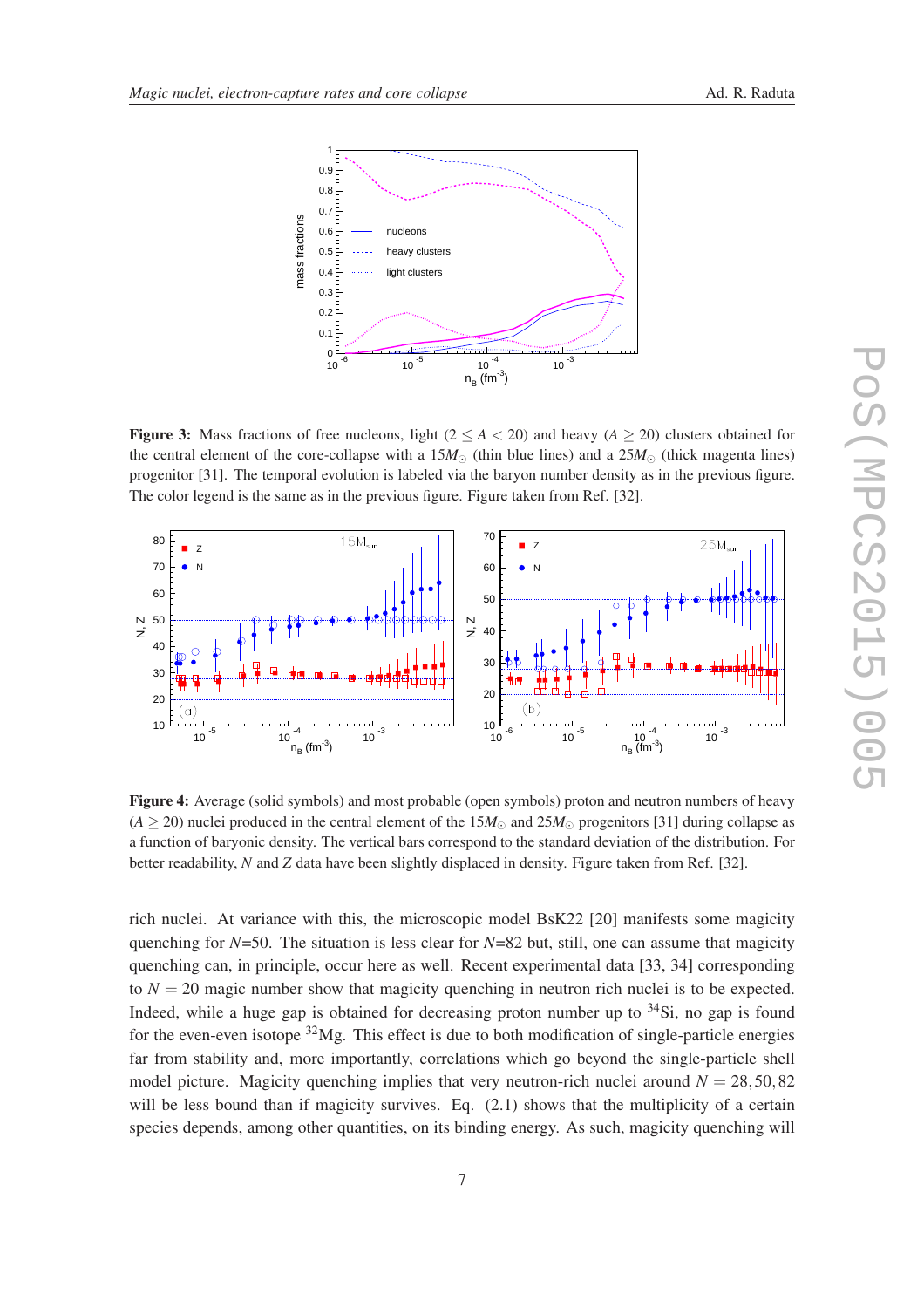lead to a decrease of nuclear abundances around  $N = 28,50,82$ . In turn, in order to conserve  $n_B$ and *Y<sub>e</sub>*, nuclear species with neutron numbers situated between the magic numbers will be more copiously produced. As EC rates are convolutions of individual rates and the abundances of various species,  $\langle \lambda_{EC} \rangle = \sum_{A,Z} \lambda_{EC}^{A,Z} n(A,Z) / \sum_{A,Z} n(A,Z)$  it is easy to anticipate that any modification of nuclear masses will impact the NSE-averaged reaction rates.

Consequences of magicity quenching in astrophysics have been previously addressed in Refs. [35, 36] in the context of r-processes. It has been shown that the discrepancy between canonical calculations in the regions  $A \approx 110$  and  $A \approx 180$  and experimental solar abundances is reduced.



Figure 5: Two-neutron separation energy over selected isotopic chains as predicted by the DZ10 [19] and BsK22 [20] mass models (solid stars). Experimental data (solid circles) from Ref. [17] are plotted as well. Figure taken from Ref. [32].

# 6. Evolution of magicity far from stability

We follow the strategy proposed in Ref. [36] and introduce a modified expression of the binding energy,

$$
B^{m}(A, Z) \begin{cases} = B^{exp}(A, Z), \\ = B^{LD}(A, Z) + f(Z_{i}^{exp}(A) - Z, \Delta Z, \alpha) \left( B^{DZ}(A, Z) - B^{LD}(A, Z) \right), \ Z_{i}^{DZ}(A) \le Z \le Z_{s}^{exp}(A) \\ = B^{LD}(A, Z) + f(Z - Z_{s}^{exp}(A), \Delta Z, \alpha) \left( B^{DZ}(A, Z) - B^{LD}(A, Z) \right), \ Z_{s}^{exp}(A) < Z \le Z_{s}^{exp}(A), \end{cases} \tag{6.1}
$$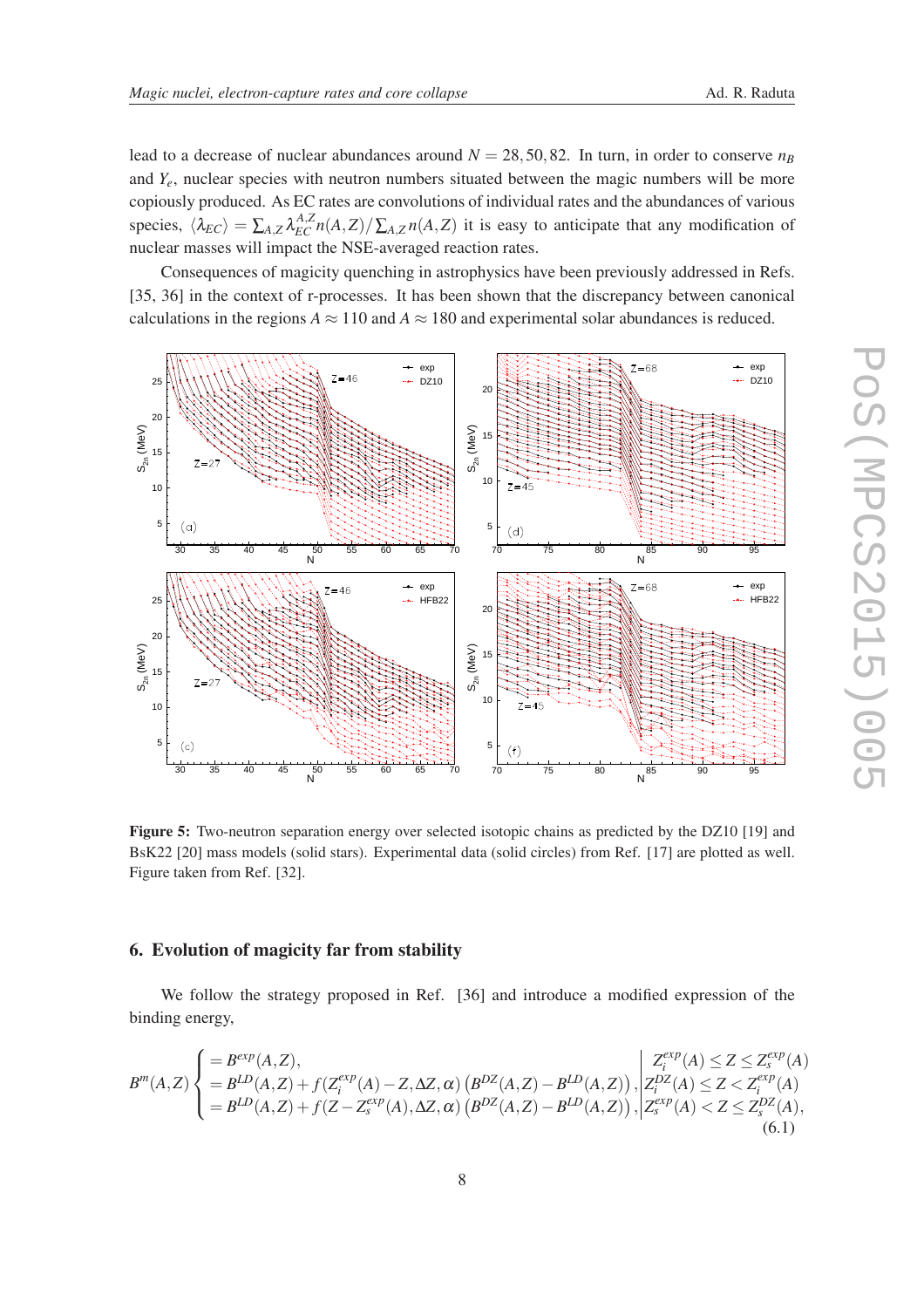where  $B^{exp}(A, Z)$  and  $B^{DZ}(A, Z)$  stand for the experimental binding energy [17] and predictions of DZ10 mass model [19], respectively.  $Z_i^{exp}$  $\chi_i^{exp}(A)$  (resp.,  $Z_i^{DZ}(A)$ ) and  $Z_s^{exp}(A)$  (resp.  $Z_s^{DZ}(A)$ ) correspond to the most neutron-rich and, respectively, most neutron-poor nucleus with *A* nucleons for which experimental masses (resp., predictions of DZ10) exist.  $B^{LD}(A,Z)$  is a simple liquid-drop binding energy calculated according to

$$
B^{LD}(A,Z) = a_v A - a_s A^{2/3} - a_{vi} 4I(I+1)/A + a_{si} 4I(I+1)/A^{4/3} - a_c Z(Z-1)/A^{1/3} + V_p(A,Z),
$$
\n(6.2)

with  $I = |A - 2Z|/2$ ,  $a_v = 15.62$  MeV,  $a_s = 17.8$  MeV,  $a_{vi} = 29$  MeV,  $a_{si} = 38.5$  MeV,  $a_c = 0.7$  MeV and  $V_p = \pm 12/\sqrt{A}$  MeV for even-even (+) and, respectively, odd-odd nuclei (-).



Figure 6: LDM-shifted binding energy as a function of neutron number for different isotopes strongly populated during core collapse. DZ10 [19] results (solid black dots) are plotted along modified results *B m* corresponding to two different scenarios of shell quenching. Figure taken from Ref. [32].

The arbitrary smearing function,

$$
f(x, \Delta Z, \alpha) = \exp[\alpha x/\Delta Z]. \qquad (6.3)
$$

depends on two parameters  $\Delta Z$  and  $\alpha < 0$  which determine how fast the shell quenching occurs. Small values of ∆*Z* lead to a sudden quenching while the limit ∆*Z* → ∞ corresponds to nuclear masses described according to DZ10.

Fig. 6 illustrates the liquid drop shifted evolution of the modified binding energy introduced in eq. (6.1) as a function of neutron number for different isotopic chains of relevance for our study. Several values of  $\Delta Z$  are considered, as mentioned on the figure. In all cases,  $\alpha = \log(10^{-2})$ . As one may see,  $B^m(A,Z) = B^{exp}(A,Z)$  whenever experimental nuclear mass data exist. Outside the stability valley,  $B^m(A,Z)$  smoothly evolves towards  $B^{LD}(A,Z)$ , which shows no structure effect. Peaks corresponding to magic numbers are suppressed faster for more exotic nuclei.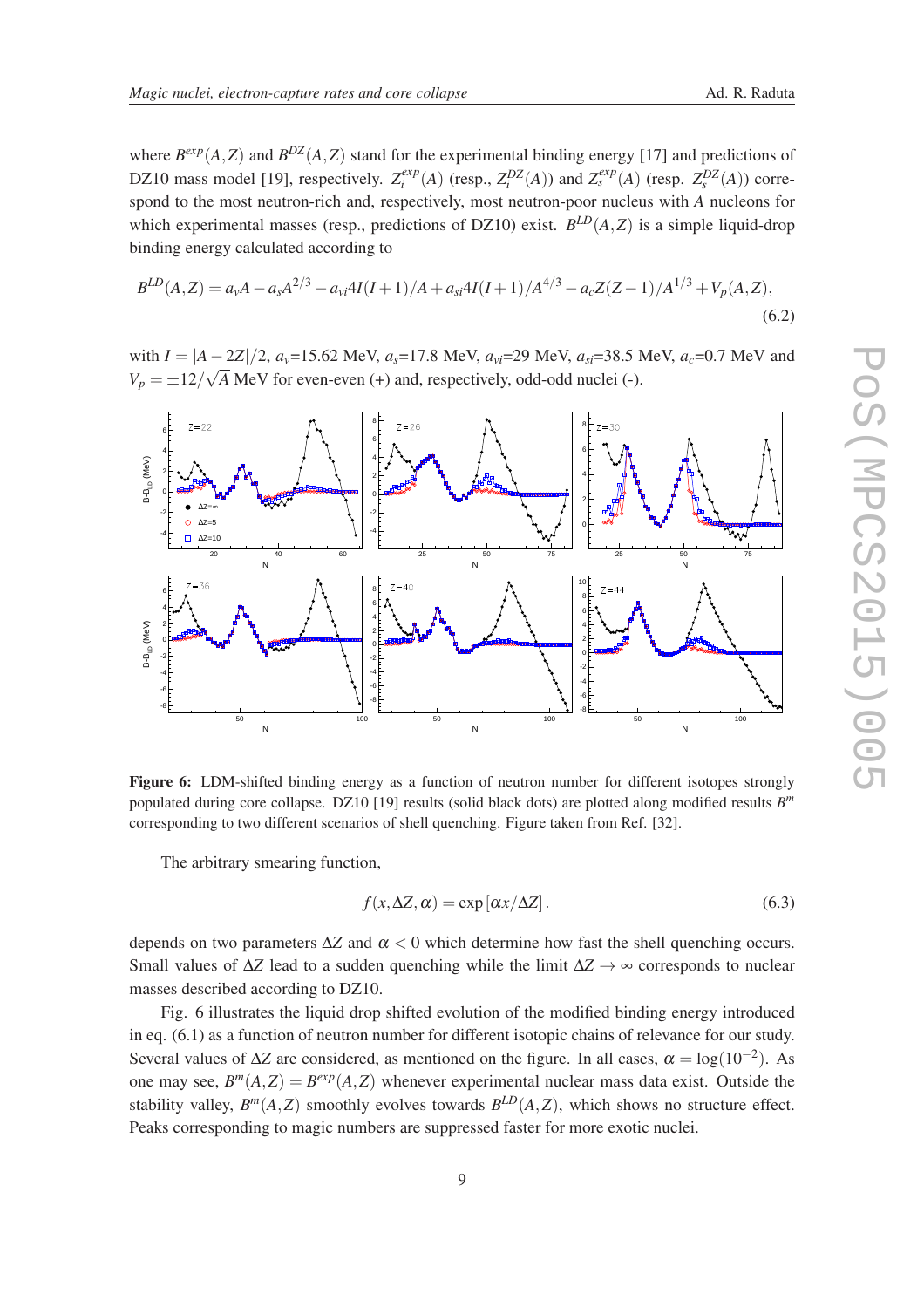The effect of the modification of the mass formula on the nuclear distribution is shown in Fig. 7 for two ∆*Z*-values, as mentioned on the figure. Three thermodynamical conditions explored by the central element during the collapse of the more massive  $25M_{\odot}$  progenitor are considered. We note that as far as the baryonic matter has reduced isospin asymmetries and the most abundant nuclei lie in the stability valley, the modified  $B^m(A, Z)$  binding energies do not produce any difference with respect to the DZ10 binding energy. On the contrary, at late stages in the pre-bounce evolution, where matter is neutron-rich, any modification of the binding energies results in a significant change of the produced species.



Figure 7: Impact of nuclear binding energies on nuclear abundances for three thermodynamic conditions  $(T \text{ [MeV]}, n_B \text{ [fm}^{-3}], Y_p)$  corresponding to different moments in the evolution of the central element of the collapse of a 25  $M_{\odot}$  progenitor [31]. The distributions of clusters with a given neutron number are shown. The same prescriptions for the binding energies as in the previous figure are used. Figure taken from Ref. [32].

#### 7. Shell quenching and NSE averaged electron capture rates

The main result of our investigation is depicted in Fig. 8. The consequences to different scenarios of shell quenching far from stability on NSE-averaged electron capture are plotted in terms of relative deviation with respect to the benchmark mass model DZ10. The values considered for the parameters of the smearing function are  $\Delta Z = 2$ , 5, 10 and  $\alpha = \log(10^{-2})$ . The results corresponding to each parameter set are plotted with a different color. Solid and dashed lines correspond to the collapse trajectories of the central element of the 15 $M_{\odot}$  and, respectively, 25 $M_{\odot}$ progenitors. The left panel represents the average EC rate on heavy  $(A > 20)$  nuclei. The right panel illustrates the inclusive effect of all species. Individual EC rates given by eq. (3.1) [24] are considered.

The pattern of both  $\langle \lambda_{EC \text{heavy}}^m \rangle / \langle \lambda_{EC \text{heavy}} \rangle$  and  $\langle \lambda_{EC}^m \rangle / \langle \lambda_{EC} \rangle$  is similar for the two collapse trajectories. The maximum deviation with respect to the fiducial model is obtained, as anticipated, at important neutron enrichment of matter provided that the temperature is small enough such that medium and heavy clusters are produced in a sizable amount. The most important message is that modifications in nuclear binding energies may lead to modifications of the total EC rates of more than 30%. Similar calculations performed employing different EC parametrizations show that both the shape of  $\langle \lambda_{EC\ heavy}^m \rangle$  and  $\langle \lambda_{EC}^m \rangle$  and the amplitude of modification with respect to the fiducial model depend on the individual EC rates, as well. As such, it is of dramatic importance to better constrain nuclear masses and EC rates of neutron-rich nuclei by future experiments.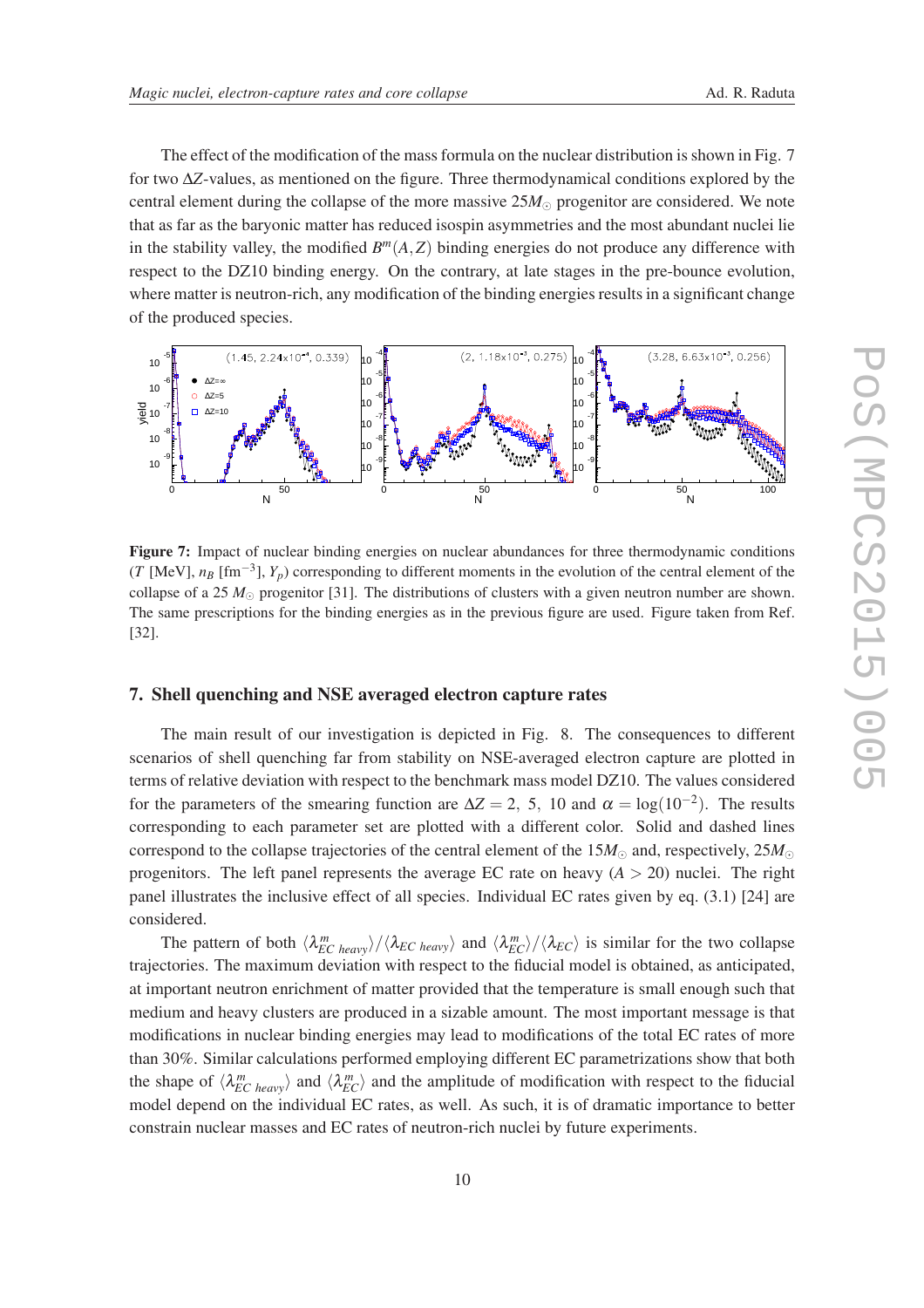

Figure 8: Ratio between NSE-averaged electron capture rates using the shell-quenched mass functional and the original DZ10 [19] mass model. The thermodynamic trajectories correspond to the central element of a 15*M*<sup>⊙</sup> (dashed lines) and a 25*M*<sup>⊙</sup> (full lines) core-collapsing progenitor [31]. The averaged rate is calculated only on heavy nuclei  $(A \ge 20)$  in the left panel and on all nuclei in the right panel. Different quenching factors ∆*Z* are considered. For individual electron capture rates eq. (3.1) are considered.

# 8. Conclusions

We have examined the consequences of a possible quenching of neutron-magic numbers in very neutron rich nuclei on electron captures rates during core collapse. A recently developed extended NSE model [11] has been employed and typical thermodynamical conditions of the late stage of the pre-bounce evolution have been considered. They correspond to the central element of a 15*M*<sup>⊙</sup> and, respectively, a 25*M*<sup>⊙</sup> progenitors as reported in [31].

We have proven that a possible quenching of shell closures considerably affects the nuclear distribution and consequently the electron capture rates during the late stages of the collapse. The amplitude of the effect, measured with respect to the fiducial mass model of Duflo-Zuker [19], depends on the thermodynamical conditions, assumed scenario of shell quenching and the value of individual electron capture rates. The maximum value we have obtained when using the L03 parametrization of the electron-capture rates is of 30%, meaning that important modifications in the astrophysical evolution can be expected.

We believe that additional experimental data of masses and electron capture rates of neutronrich nuclei around *N*=50 and 82 could be of great importance for a better understanding of the evolution of the collapse of massive stars at the end of their life.

#### References

- [1] C. Sullivan, E. O'Connor, R. G. T. Zegers, T. Grubb, S. A. Austin, *Astrophys. J.* 816 (2016) 44.
- [2] T. Fischer, M. Hempel, I. Sagert, Y. Suwa, J. Schaffner-Bielich, *Eur. Phys. J.* 50 (2014) 46.
- [3] J. M. Lattimer, C. J. Pethick, D. G. Ravenhall and D. Q. Lamb, *Nucl. Phys. A* 432 (1985) 646; J. M. Lattimer and F. D. Swesty, *Nucl. Phys. A* 535 (1991) 331.
- [4] H. Shen, H. Toki, K. Oyamatsu, and K. Sumiyoshi, *Nucl. Phys.* A 637 (1998) 435; H. Shen, H. Toki, K. Oyamatsu *et al.*, *Astrophys. J. Suppl. Series* 197 (2011) 20.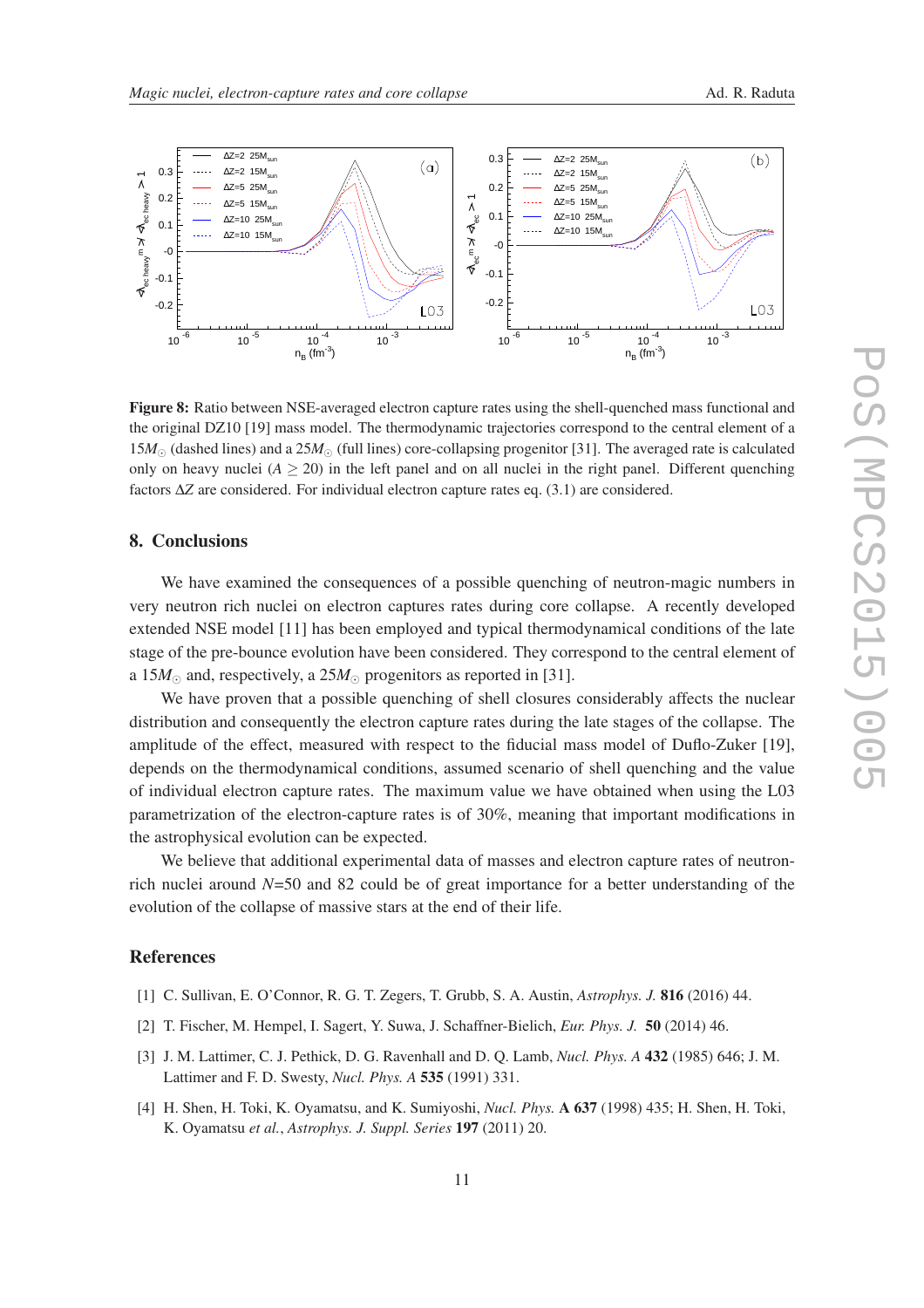- [5] S. R. Souza, B. V. Carlson, R. Donangelo, W. G. Lynch, A. W. Steiner, M. B. Tsang, *Phys. Rev. C* 79 (2009) 054602.
- [6] S. Heckel, P. P. Schneider, A. Sedrakian, *Phys. Rev. C* 80 (2009) 015805.
- [7] A. S. Botvina and I. N. Mishustin, *Nucl. Phys. A* 843 (2010) 98.
- [8] M. Hempel and J. Schaffner-Bielich, *Nucl. Phys. A* 837 (2010) 210.
- [9] Ad. R. Raduta and F. Gulminelli, *Phys. Rev. C* 82 (2010) 065801.
- [10] S. I. Blinnikov, I. V. Panov, M. A. Rudzsky, K. Sumiyoshi, *Astron. Astrophys.* 535 (2011) A37.
- [11] F. Gulminelli and Ad. R. Raduta, *Phys. Rev. C* 92 (2015) 055803.
- [12] M. Hempel, T. Fischer, J. Schaffner-Bielich and M. Liebendorfer, *Astrophys. J.* 748 (2012) 70.
- [13] S. W. Bruenn, *Astrophys. J. Suppl.* 58 (1985) 771.
- [14] N. Buyukcizmeci et al., *Nucl. Phys. A* 907 13 (2013).
- [15] P. Papakonstantinou, J. Margueron, F. Gulminelli, and Ad. R. Raduta, *Phys. Rev. C* 88 (2013) 045805.
- [16] E. Chabanat et al., *Nucl. Phys. A* 635 (1998) 231.
- [17] G.Audi, M. Wang, A. H. Wapstra, F. G. Kondev, M. MacCormick, X. Xu, and B. Pfeiffer, *Chinese Physics C* 36 (2012) 1287; M. Wang, G. Audi, A. H. Wapstra, F. G. Kondev, M. MacCormick, X. Xu, and B. Pfeiffer, *Chinese Physics C* 36 (2012) 1603; http://amdc.impcas.ac.cn/evaluation/data2012/data/nubase.mas12.
- [18] P. Moller and J. R.Nix, *Atom. Data Nucl. Data Tabl.* 26 (1981) 165; P. Moller, J. R. Nix, W. D. Myers and W. J. Swiatecki, *Atom. Data Nucl. Data Tabl.* 59 (1995) 185.
- [19] J. Duflo and A. P. Zuker, *Phys. Rev. C* 52 (1995) R23; http://amdc.in2p3.fr/web/dz.html.
- [20] S. Goriely, N. Chamel, and J. M. Pearson, *Phys. Rev. C* 88 (2013) 024308.
- [21] Ad. R. Raduta, F. Gulminelli, and F. Aymard, *Eur. Phys. J. A* 50 (2014) 24.
- [22] P. Danielewicz and J. Lee, *Nucl. Phys. A* 818 (2009) 36.
- [23] T. von Egidy and D. Bucurescu, *Phys. Rev. C* 72 (2005) 044311; 73 (2006) 049901(E).
- [24] K. Langanke *et al.*, *Phys. Rev. Lett.* 90 (2003) 241102; K. Langanke and G. Martinez-Pinedo, *Rev. Mod. Phys.* 75, (2003) 818.
- [25] G. M. Fowler, W. A. Fuller, M. J. Newman, *Astrophys. J.* 293 (1985) 1.
- [26] T. Oda, M. Hino, K. Muto, M. Takahara, K. Sato, *Atomic Data and Nuclear Data Tables* 56 (1994) 231.
- [27] K. Langanke and G. Martinez-Pinedo, *Nucl. Phys.* A673 (2000) 481.
- [28] K. Langanke and G. Martinez-Pinedo, *Atomic Data and Nuclear Data Tables* 79 (2001) 1.
- [29] J. Pruet and G. M. Fuller, *Astrophys. Journal Suppl. Series* 149 189 (2003).
- [30] J.-U. Nabi, H. V. Klapdor-Kleingrothaus, *Atomic Data and Nuclear Data Tables* 71 (1999) 149; *ibid. Atomic Data and Nuclear Data Tables* 88 (2004) 237476 .
- [31] A. Juodagalvis, K. Langanke, W. R. Hix, G. Martinez-Pinedo, J. M. Sampaio, *Nucl. Phys. A* 848 (2010) 454.
- [32] Ad. R. Raduta, F. Gulminelli and M. Oertel, *Phys. Rev. C* 93 (2016) 025803.